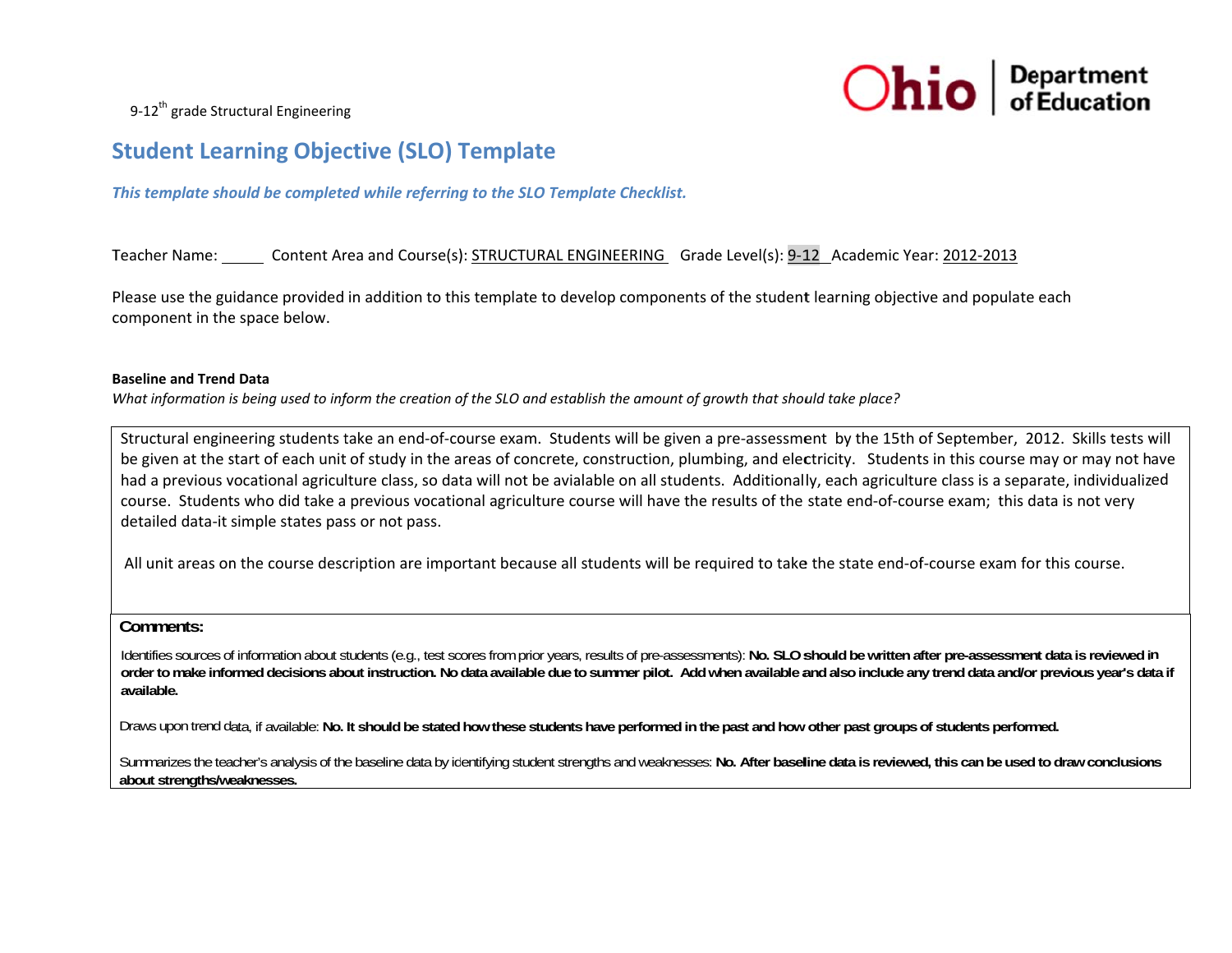#### **Student Population**

*Which students will be included in this SLO? Include course, grade level, and number of students.*

This SLO will cover all students in Structural Engineering in grades 9‐12 for \_\_\_\_\_\_\_\_\_\_\_ students.

# **Comments**

Includes all students in the class covered by the SLO: **YES. SLO includes all students. Be sure to put actual number of students in blank space.** 

Describes the student population and considers any contextual factors that may impact student growth: **No. Teacher should provide additional information about the student population and factors that might affect growth such as students on IEPs/Gifted students.** 

If subgroups are excluded, explain which students, why they are excluded and if they are covered in another SLO: **N/A. Strengthen this by indicating that no students were excluded.**

#### **Interval of Instruction**

*What is the duration of the course that the SLO will cover? Include beginning and end dates.*

The duration of this course/SLO will encompass August 21, 2012, through May 25, 2013.

# **Comments:**

Matches the length of the course (e.g., quarter, semester, year): Yes. This interval of instruction matches the length of the course. However, the teacher will need to keep in mind **that the post assessment will need to be given and analyzed to meet the May 1 deadline established by OTES timeline. This area would also be strengthened by including the frequency of the class (how many times/week, length of class: hours/class, semester/year-long course, etc.).**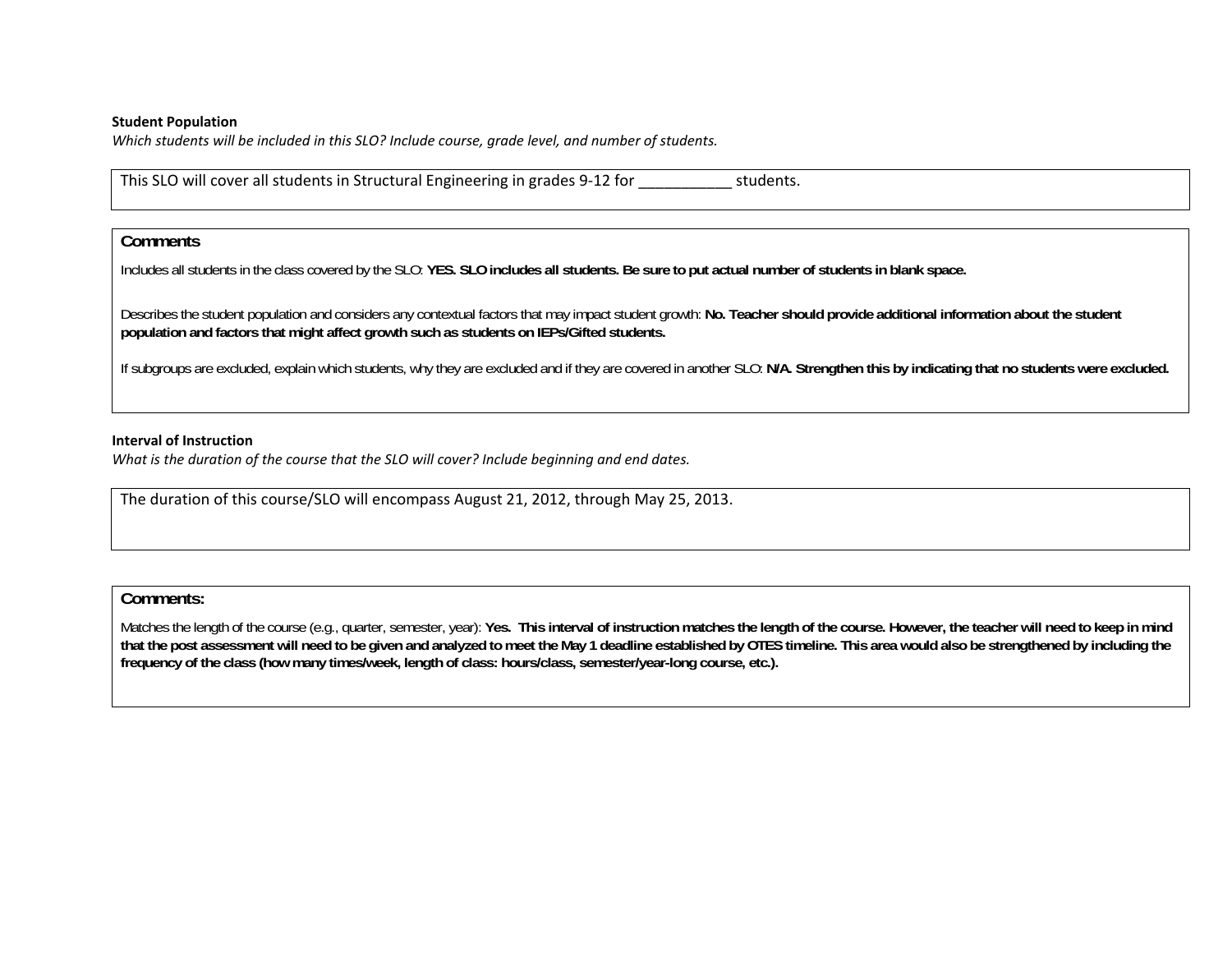### **Standards and Content**

*What content will the SLO target? To what related standards is the SLO aligned?*

This course focuses on key topics in : Structural Engineering.

The target areas will include: safety; design and estimate; site preparation; brick, block, and concrete; metal fabrication; construction; electricity; plumbing systems; laws and regulations.

In addition, this SLO is aligned with the course and unit descriptions of Structural Engineering as provided by Ohio Department of Education.

# **Comments:**

Specifies how the SLO will address applicable standards from the highest ranking of the following: (1) Common Core State Standards, (2) Ohio Academic Content Standards, or (3) national standards put forth by education organizations: **Yes, the SLO identifies applicable standards and is aligned with the course and unit descriptions provided by ODE.** Represents the big ideas or domains of the content taught during the interval of instruction: **Yes**, **the SLO includes the big ideas/domains of the content for Structural Engineering.**  Identifies core knowledge and skills students are expected to attain as required by the applicable standards: **Yes.** 

#### **Assessment(s)**

## *What assessment(s) will be used to measure student growth for this SLO?*

The assessment used to measure student growth will be <sup>a</sup> district‐developed portfolio. It will include <sup>a</sup> regionally developed end‐of‐course exam that matches the rigor and format of the state required end‐of ‐course exam; skills test in the areas of plumbing, construction, concrete, and electricity; <sup>a</sup> safety practicum; and a safety practicum. (The end-of-course exam was developed as part of a regional SLO grant.) The regionally developed end-ofcourse exam will be weighted as 10 points in the portfolio. The other 90 points of the portfolio will include: safety practicum, 10 points; performance based tasks in the areas of plumbing, construction, concrete, and electricity, 20 points each. (The same rubrics will be used to score the skills tests as well as the final performance based tasks in the core areas.)

Per their IEPs and 504s, all testing accomodations will be followed for all students will disabilities.

#### **Comments:**

Identifies assessments that have been reviewed by content experts to effectively measure course content and reliably measure student learning as intended: **Yes, states that the assessments were designed at the district level and includes an end-of-course exam that was developed at a regional level that matches the rigor and format of the state exam.** 

Selects measures with sufficient "stretch" so that all students may demonstrate learning, or identifies supplemental assessments to cover all ability levels in the course: **No. There is not**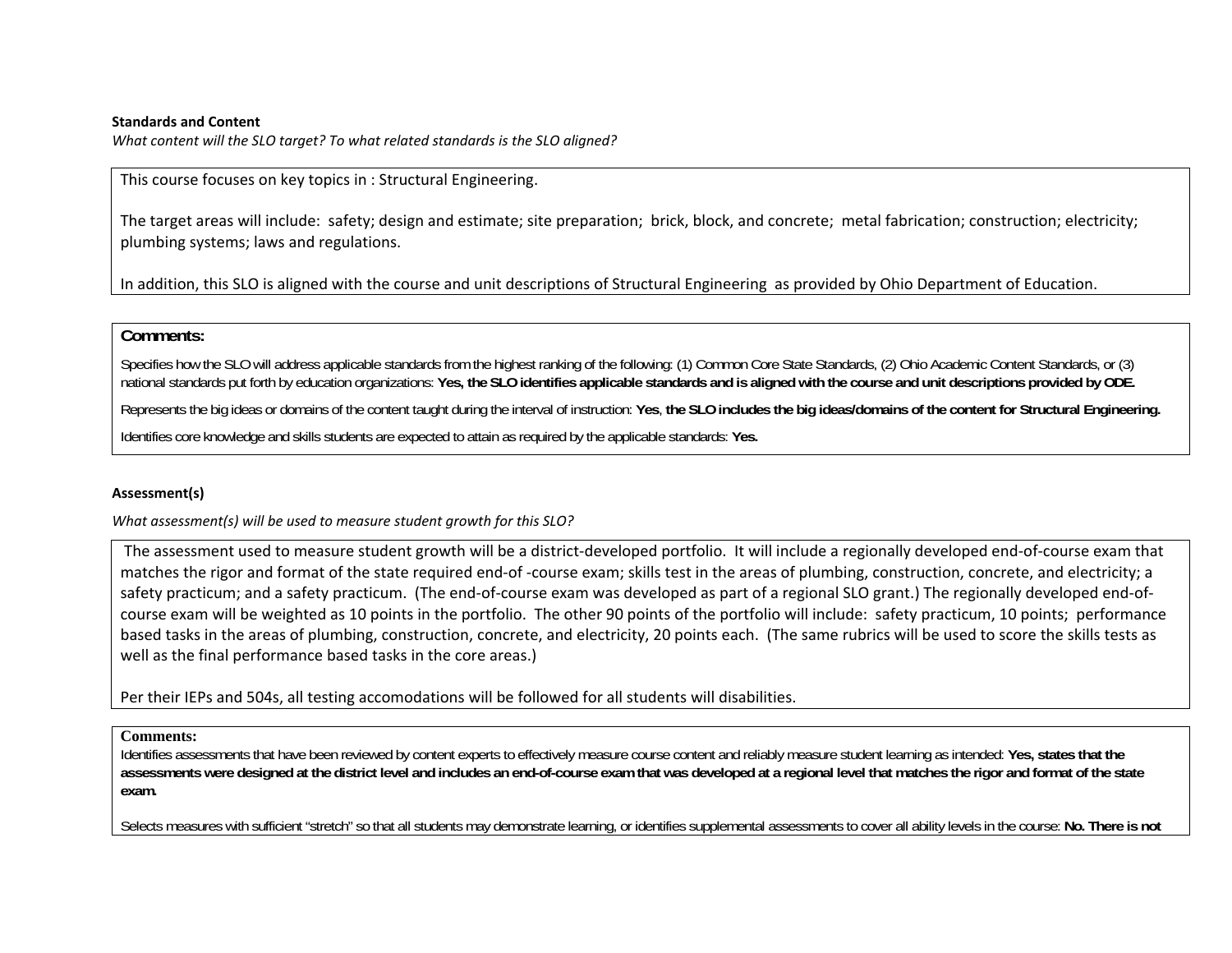**enough information given about the assessment to determine if it has adequate stretch. Include statements that show the assessment includes measures for lowest group and highest group of students.**

Provides a plan for combining assessments if multiple summative assessments are used: **Yes. There are multiple assessments being used to measure growth and the narrative indicates points for each assessment to arrive at a final total of 100 possible points.** 

Follows the guidelines for appropriate assessments: **Yes.**

## **Growth Target(s)**

Considering all available data and content requirements, what growth target(s) can students be expected to reach?

The growth target for each student will be calculated by 100 - pre-test / 4. 75% or more of the students covered by this SLO will need to achieve their growth target.

# **Comments:**

Ensures all students in the course have a growth target: **No. Only 75% of students are expected to achieve their growth target. Adjust growth targets to include all students. Also see "Scoring the Individual SLO" guidance from the Ohio Department of Education.** 

Uses baseline or pretest data to determine appropriate growth: **Yes. Although you use the pre-test in your calculation, it is unclear as to whether or not the mathematical calculation will determine appropriate growth. This will likely need to be reviewed at the end of the SLO process.** 

Sets developmentally appropriate targets: **Yes. Each student's target is based upon their individual score on the pre-assessment.** 

Creates tiered targets when appropriate so that all students may demonstrate growth: **Yes. Each student's target is based upon their pre-assessment score.** 

Sets ambitious yet attainable targets: Appears so at this time. Again, targets will need to be reviewed at the end of the interval of instruction to determine whether or not the **mathematical process to establish targets was appropriate.**

#### **Rationale for Growth Target(s)**

What is your rationale for setting the above target(s) for student growth within the interval of instruction?

Structural engineering is <sup>a</sup> hands‐on course and students cannot be assessed just by <sup>a</sup> post‐test. A large portion of the post‐assessment portfolio will be the performance based tasks in the four core areas. Students in structural engineering are required to take an end‐of‐course exam, so <sup>a</sup> portion of the post assessment portfolio will be <sup>a</sup> regionally developed end‐of‐course exam. Furthermore, all students need <sup>a</sup> basic knowledge of safety, so <sup>a</sup> safety